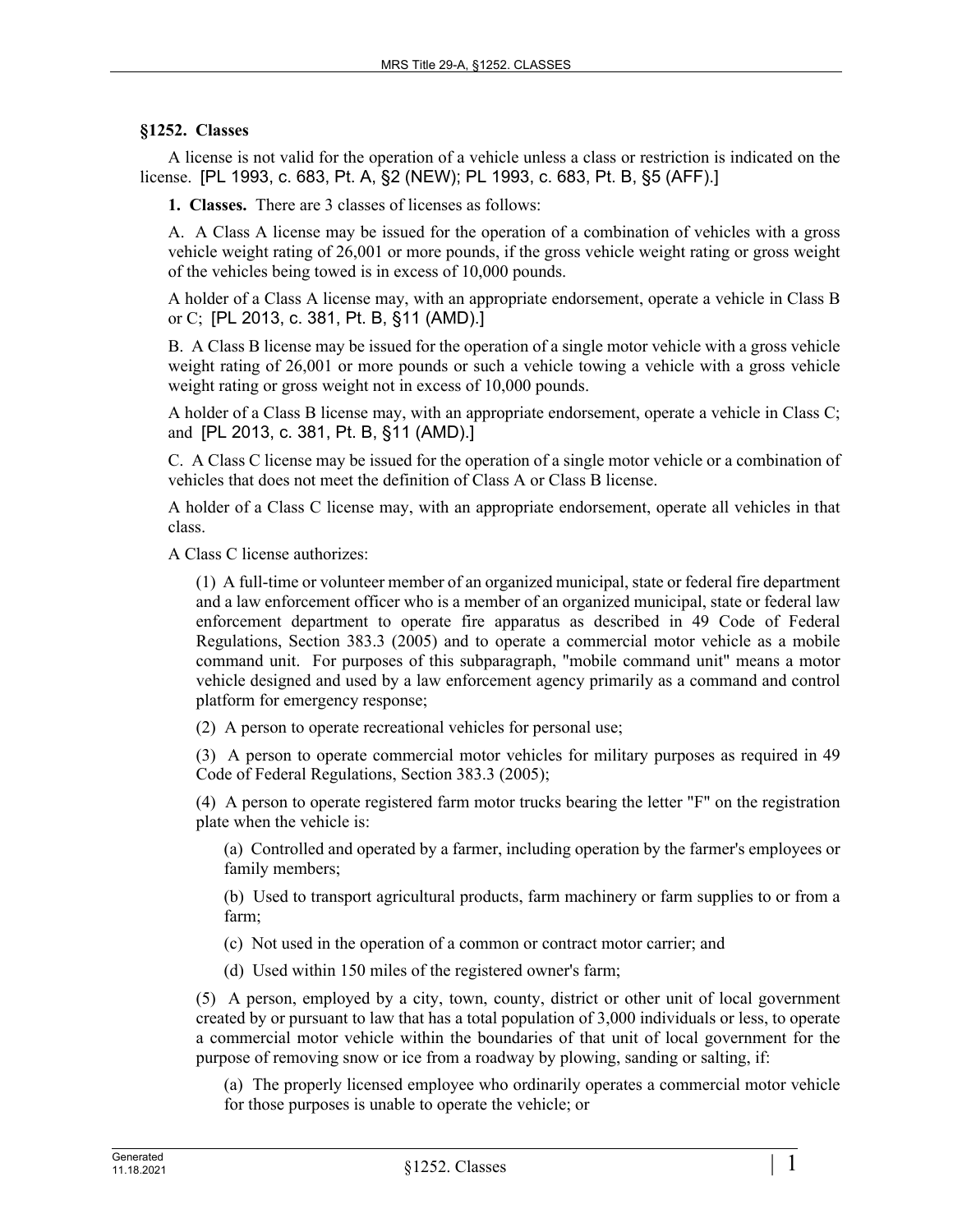(b) The employing governmental entity determines that a snow or ice emergency exists that requires additional assistance; or

(6) A person to operate a truck registered as an antique automobile, regardless of weight or combination weight, provided the vehicle is used for noncommercial recreational purposes or purposes pursuant to section 101, subsection 3. [PL 2019, c. 345, §4 (AMD).]

[PL 2019, c. 345, §4 (AMD).]

**2. School bus or motorcycle.** Operation of a school bus or motorcycle, other than an autocycle, requires a special endorsement on a license.

A nonresident school bus driver picking up and discharging school children or driving in conjunction with school-related activities may operate a vehicle with a certificate issued by the Secretary of State.

A school bus certificate may be issued only after the applicant has successfully passed the required examination.

[PL 2019, c. 345, §5 (AMD).]

**3. Mopeds and motorized scooters.** A moped or motorized scooter may not be operated:

A. By a person who does not possess a valid license of any class or a license specially endorsed to operate a motorcycle or a moped; or [PL 2005, c. 577, §15 (AMD).]

B. On an interstate highway or on a way on which a bicycle is prohibited. [PL 1993, c. 683, Pt. A, §2 (NEW); PL 1993, c. 683, Pt. B, §5 (AFF).]

[PL 2005, c. 577, §15 (AMD).]

**4. Examination.** The Secretary of State shall examine an applicant for the class for which the applicant applies.

[PL 1993, c. 683, Pt. A, §2 (NEW); PL 1993, c. 683, Pt. B, §5 (AFF).]

**5. Immediate examination.** 

[PL 2013, c. 381, Pt. B, §12 (AMD); MRSA T. 29-A §1252, sub-§5 (RP).]

**6. Endorsement.** The Secretary of State shall endorse each license with its class and a special endorsement for specific types of vehicles.

[PL 1993, c. 683, Pt. A, §2 (NEW); PL 1993, c. 683, Pt. B, §5 (AFF).]

**7. Violation.** A person commits a Class E crime if that person operates a vehicle not included within the class of license issued to that person.

[PL 1993, c. 683, Pt. A, §2 (NEW); PL 1993, c. 683, Pt. B, §5 (AFF).]

**8. Employer's requirements.** An employer may impose more stringent or additional qualifications, requirements or examinations than are imposed in this section or may require additional certificates.

[PL 1993, c. 683, Pt. A, §2 (NEW); PL 1993, c. 683, Pt. B, §5 (AFF).]

SECTION HISTORY

PL 1993, c. 683, §A2 (NEW). PL 1993, c. 683, §B5 (AFF). PL 1995, c. 65, §§A153,C15 (AFF). PL 1995, c. 65, §B11 (AMD). PL 1997, c. 437, §29 (AMD). PL 2001, c. 197, §5 (AMD). PL 2001, c. 486, §2 (AMD). PL 2005, c. 577, §§14,15 (AMD). PL 2005, c. 679, §2 (AMD). PL 2007, c. 383, §20 (AMD). PL 2011, c. 165, §1 (AMD). PL 2013, c. 381, Pt. B, §§11, 12 (AMD). PL 2019, c. 345, §§4, 5 (AMD).

The State of Maine claims a copyright in its codified statutes. If you intend to republish this material, we require that you include the following disclaimer in your publication:

*All copyrights and other rights to statutory text are reserved by the State of Maine. The text included in this publication reflects changes made through the First Special Session of the 130th Maine Legislature and is current through October 31, 2021. The text*